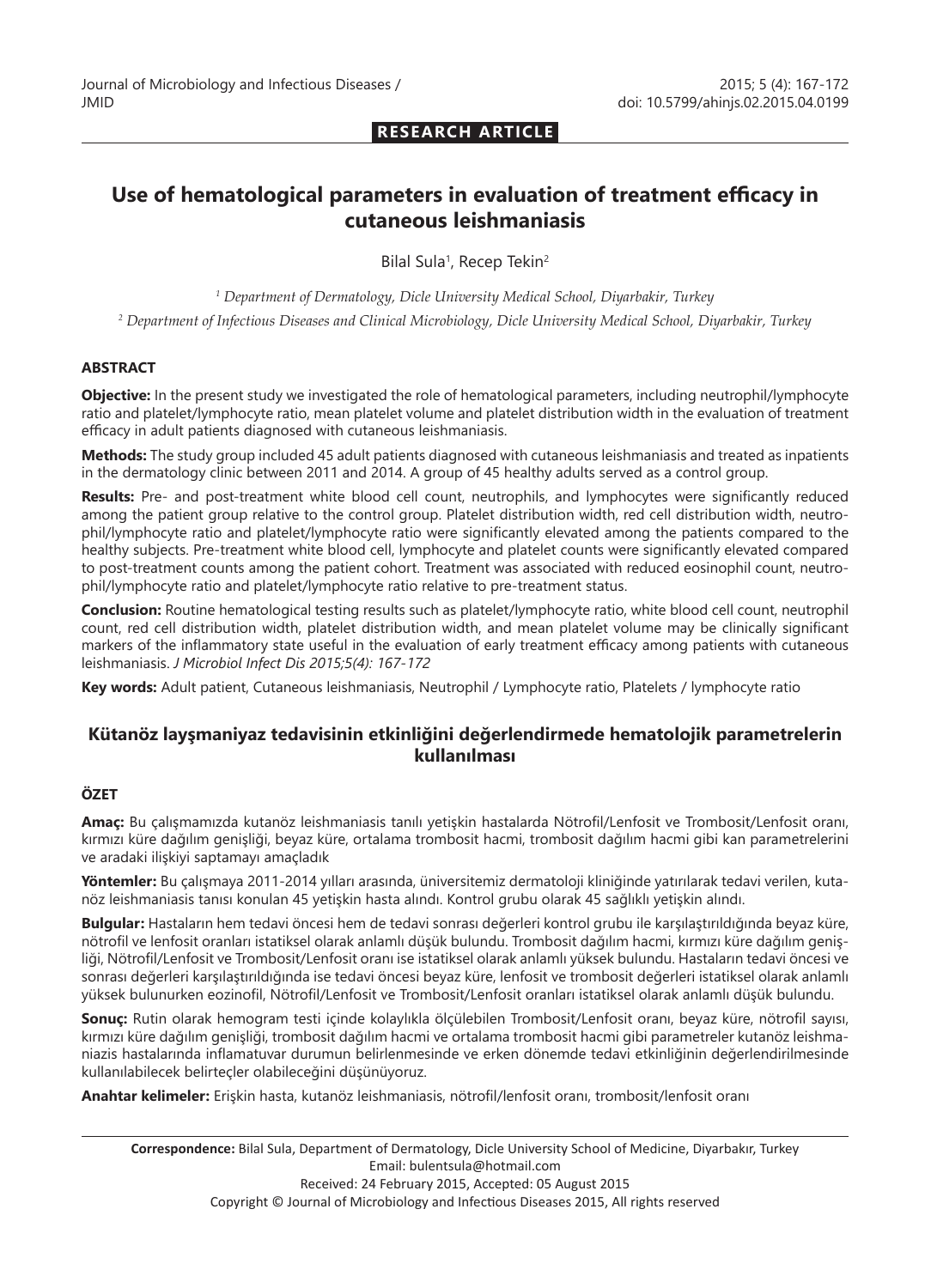#### **INTRODUCTION**

Leishmaniasis is a group of mammalian diseases caused by the intracellular parasites of the genus Leishmania and transmitted during blood-feeding by infected female sand flies (phlebotomus). Leishmaniasis is an important health issue affecting approximately 12 billion people in 88 countries around the world. The parasites enter the body through the skin and infect the cells of the reticuloendothelial system. The severity of disease results in varying clinical manifestations. The most common form is cutaneous leishmaniasis (CL).<sup>1,2</sup> Routine CBC parameters, such as white blood cell count (WBC), neutrophil, lymphocyte and platelet counts, red cell distribution width (RDW), mean platelet volume (MPV), and platelet distribution width (PDW), are used in many settings, including the evaluation of systemic inflammation and the diagnosis and treatment of disease. Recent studies have reported changes in the circulating neutrophil, lymphocyte, and platelet counts, WBC count, MPV, PDW, neutrophil/lymphocyte ratio (NLR) and platelet/lymphocyte ratio (PLR) in cancer, inflammatory disease, and infection. Hematological changes are closely associated with the severity and the prognosis of disease $3-5$ 

No previous study has evaluated standard hematological parameters such as NLR, PLR, RDW, WBC, MPV, and PDW in CL patients. As a result, the present study aimed to establish changes in neutrophil, lymphocyte, and platelet counts, RDW, WBC, MPV, PDW, and the NLR and PLR in CL patients.

## **METHODS**

The present study included 45 adult patients aged 18 to 76 years who were free of comorbid chronic systemic diseases and who had been diagnosed with CL based on clinical and laboratory evaluation and were followed as inpatients in the Dermatology clinic between January 2011 and December 2014. A control group consisting of 45 healthy adults aged 21 to 66 who were admitted at the outpatient dermatology clinic was also included in the study. Controls were randomly selected among healthy adults and were matched to the patient group by sex and age. In our dermatology clinic, patients with lesions greater than 2-5 cm and with inflammation located in the joints and the cartilage, patients with lesions resulting in chronic cosmetic problems, the patients with lesions located on the face, such as the eyelids and lips, causing dysfunction and deformity, or CL patients with multiple (> 5) lesions were treated as inpatients. Blood samples were obtained from the antecubital vein and collected in vacuum tubes containing EDTA (15% K3 EDTA 0.054 ml / 4.5 ml blood) and were tested within one hour. Complete blood counts were performed by an automated complete blood counter (Cell Dyn 3700). The age and gender of the patients and the pre- and posttreatment WBC, neutrophil, platelet and lymphocyte counts, NLR and PLR, RDW, PDW, and MPV were recorded and compared between the study groups.

Statistical analysis of the data was performed using the SPSS 15.0 package (SPSS for Windows 15, Chicago, Illinois, USA). Continuous variables are expressed as mean ± standard deviation, and categorical variables are expressed as percentages (%). Categorical variables and continuous variables were evaluated using the chi-square test and Student's t-test, respectively. Numeric data were compared using the Kruskal-Wallis test, and intra-group comparisons were made using the Mann-Whitney U-test. A P-value < 0.05 was considered statistically significant.

#### **RESULTS**

Among the 45 patients diagnosed with CL, 31 (68.9%) were female and 14 (31.1%) were male. The age of the patients ranged from18 to 76 years. The mean age of the patients was 46.73 ± 18.35 years. The control group consisted of 45 subjects ranging in age from 21 to 66 years, and included 17 (37.8%) male and 28 (62.2%) female patients. The mean age of the healthy subjects was  $46.0 \pm 13.0$ years.

The most common localization of the lesion was the nose, upper extremity (forearm, dorsal hand) and cheeks (Figure 1). The number of lesions in a single patient ranged from 1 to 10; the mean lesion number was 2.7. The duration of disease ranged from one to 36 months and the mean duration of disease was  $8.7 \pm 8.6$  months. Intramuscular (IM) meglumine antimoniate (Glucantime) 10-20 mg/kg/ day was administered in 37 patients. Intravenous (IV) sodium stibogluconate (Pentostam) 10-20 mg/ kg/day was administered in 10 patients. Both Glucantime and Pentostam were administered to two patients. Patients received Glucantime/Pentostam at a mean dose of 13.8 day. The demographics and the clinical features of the patients are summarized in Table 1.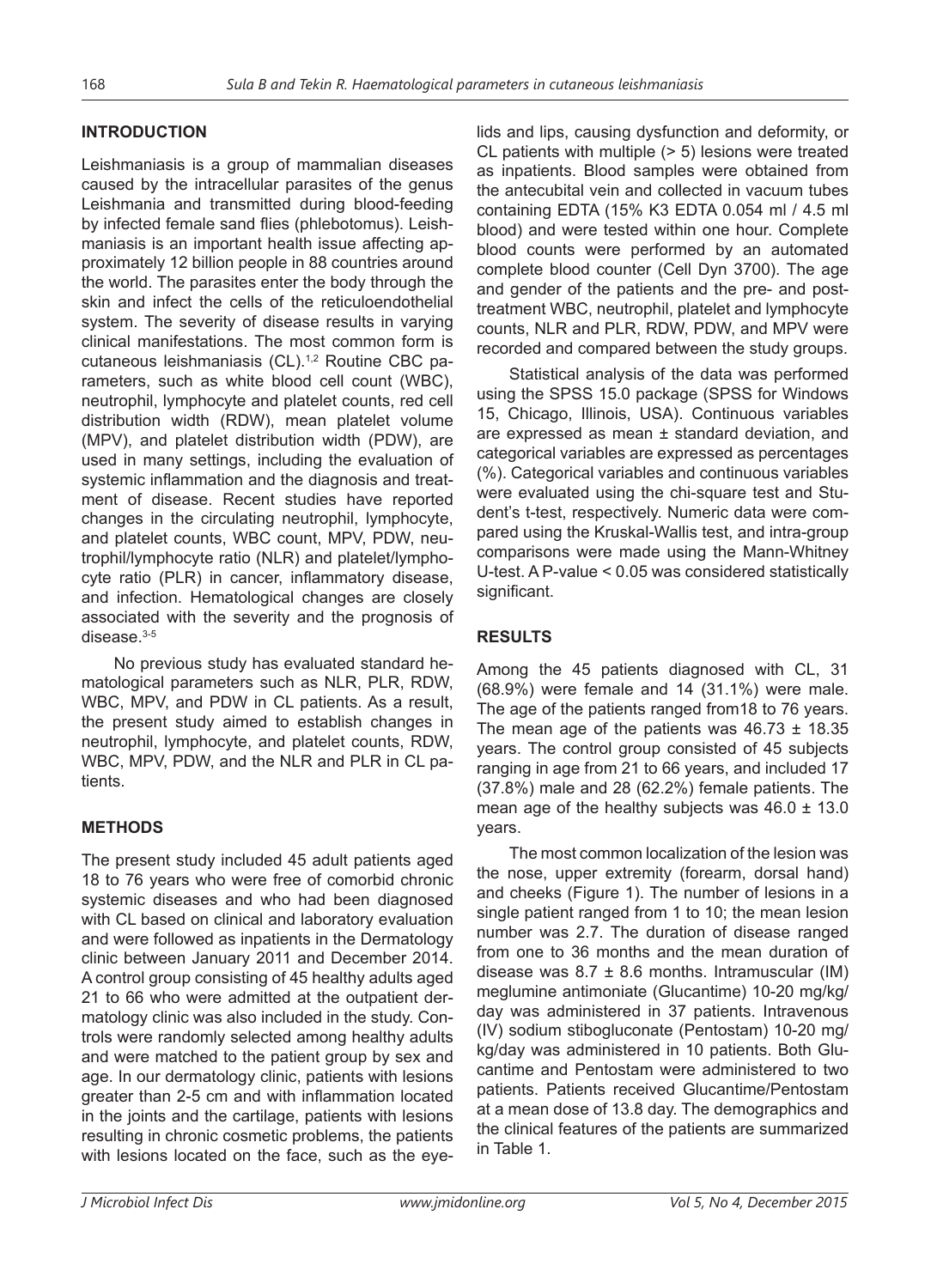

**Figure 1.** Erythematous, ulcerated nodular lesions covered with black crusts on nose, upper extremity, forehead and cheek.

**Table 1.** Demographic and clinical characteristics of patients

|                             | Patient (n) (Mean) |                          | Patient (n) (Mean) |
|-----------------------------|--------------------|--------------------------|--------------------|
| Gender                      |                    | Ear                      | 2                  |
| Female                      | 31                 | Nose                     | 17                 |
| Male                        | 14                 | Lip                      | 1                  |
| Age (year)                  | 46.73±18.35        | Upper extremity          | 14                 |
| Duration of disease (month) | 8.73               | Lower extremity          | 5                  |
| Number of lesion            | 2.71               | Similar disease history  | 3                  |
| Localization                |                    | Meglumine antimonate IM  | 37                 |
| Forehead                    | ⇁                  | Sodium stibogluconate IV | 10                 |
| Eyelid                      | 3                  | Average dose (day)       | 13.77              |
| Cheek                       | 12                 |                          |                    |

#### **Table 2.** Evaluation of hemogram parameters in the patient and control groups

| <b>Parameters</b> | <b>Pretreatment</b><br>(Mean±SD) | Control<br>(Mean±SD) | р     | <b>Posttreatment</b><br>(Mean±SD) | Control<br>(Mean±SD) | p     |
|-------------------|----------------------------------|----------------------|-------|-----------------------------------|----------------------|-------|
| WBC (K/uL)        | $6.99 \pm 2.27$                  | $9.75 \pm 2.07$      | 0.000 | $5.99 + 1.91$                     | $9.75 \pm 2.07$      | 0.000 |
| Neutrophil (K/uL) | $4.22 \pm 1.93$                  | $5.71 \pm 1.47$      | 0.000 | $3.77 \pm 1.58$                   | $5.71 \pm 1.47$      | 0.000 |
| Lymphocyte (K/uL) | $2.04 \pm 0.74$                  | $3.50+0.92$          | 0.000 | $1.53 \pm 0.59$                   | $3.50 \pm 0.92$      | 0.000 |
| Platelets (K/uL)  | 269±74.21                        | 264±101.32           | 0.815 | 247±66.30                         | 264±101.32           | 0.333 |
| MPV(fL)           | 7.96±1.21                        | $7.60 \pm 1.25$      | 0.160 | $8.01 \pm 1.31$                   | 7.60±1.25            | 0.130 |
| PDW (%)           | $17.58 \pm 1.11$                 | 11.06±3.36           | 0.000 | 17.69±1.36                        | 11.06±3.36           | 0.000 |
| <b>RDW</b> (%)    | 15.08±1.46                       | $12.62 \pm 1.49$     | 0.000 | 15.29±1.67                        | $12.62 \pm 1.49$     | 0.000 |
| <b>NLR</b>        | $2.23 \pm 1.14$                  | $1.66 \pm 0.32$      | 0.002 | $2.83 \pm 1.73$                   | $1.66 \pm 0.32$      | 0.000 |
| <b>PLR</b>        | 140.83±41.38                     | 81.46±40.34          | 0.000 | 182.64±76.84                      | 81.46±40.34          | 0.000 |

NLR: Neutrophil / Lymphocyte Ratio, PLR: Platelet/Lymphocyte Ratio, SD: Standard Deviation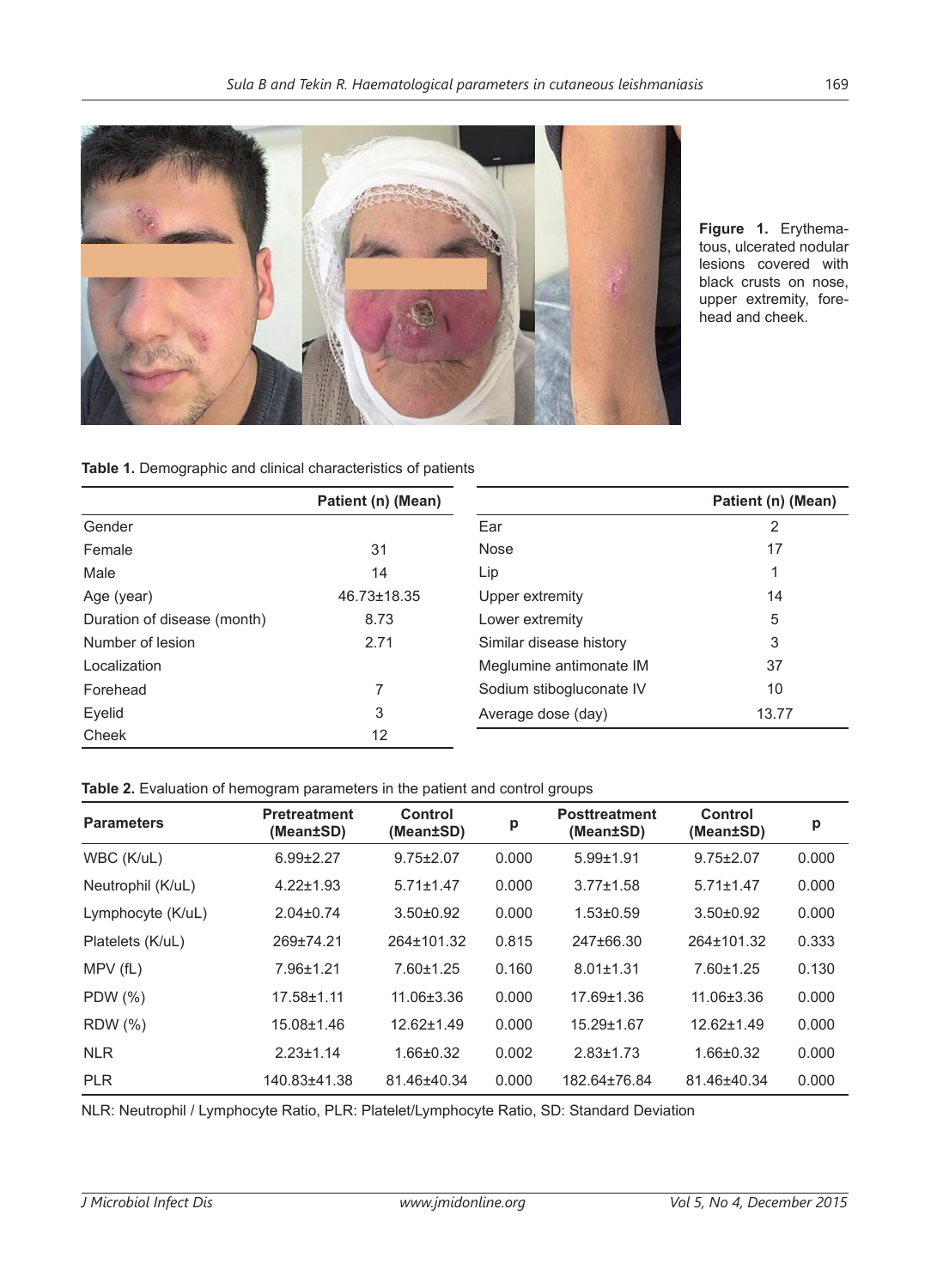When the pre- and post-treatment hematological results were compared among the patients and control subjects, WBC, neutrophil, and lymphocyte counts were significantly reduced among the patients. PDW, RDW, NLR, and PLR were significantly elevated in the patient group. There was no significant difference in platelet count or MPV among the study groups. When the pre- and post-treatment hematological results were compared among the patients, pre-treatment WBC, lymphocytes, and platelets were significantly increases, whereas the eosinophils, and NLR and PLR were significantly lower prior to clinical treatment of the disease. There was no significant correlation between neutrophil, MPV, PDW, and RDW (Tables 2, and 3).

**Table 3.** Evaluation of hemogram parameters in the patients

| <b>Parameters</b>  | <b>Pretreatment</b><br>(Mean±SD) | Postreatment<br>(Mean±SD) | р     |
|--------------------|----------------------------------|---------------------------|-------|
| WBC (K/uL)         | $6.99 \pm 2.27$                  | $5.99 + 1.91$             | 0.000 |
| Neutrophil (K/uL)  | $4.22 + 1.93$                    | $3.77 + 1.58$             | 0.066 |
| Lymphocyte (K/uL)  | $2.04 + 0.74$                    | $1.53 + 0.59$             | 0.000 |
| Eosinophils (K/uL) | $0.19 + 0.18$                    | $0.26 + 0.27$             | 0.035 |
| Platelets (K/uL)   | 269+74.21                        | 247+66.30                 | 0.018 |
| $MPV$ (fL)         | 7.96+1.21                        | $8.01 + 1.31$             | 0.731 |
| PDW (%)            | 17.58+1.11                       | 17.69+1.36                | 0.585 |
| <b>RDW</b> (%)     | 15.08±1.46                       | 15 29+1.67                | 0.189 |
| NI R               | $2.23 + 1.14$                    | $2.83 + 1.73$             | 0.044 |
| PI R               | 140.83±41.38                     | 182 64+76 84              | 0.000 |

NLR: Neutrophil / Lymphocyte Ratio, PLR: Platelet/Lymphocyte Ratio SD: Standard Deviation

# **DISCUSSION**

Leishmaniasis is an important public health issue affecting billions of people around the world.1 Leishmaniasis is endemic in Southeastern Anatolia and in the Mediterranean regions of Turkey, and is considered a major health challenge.<sup>1</sup> The disease has a wide clinical spectrum that includes asymptomatic disease, cutaneous, mucocutaneous, and visceral leishmaniasis as a result of various parasite- and host-related factors. Leishmaniasis lesions begin as an erythematous papule and develop into a nodule of 1-2 cm in diameter within a few months. Later, this nodule progresses to an ulcerative lesion that may be crusted over. If left untreated, these lesions can heal spontaneously within 1-1.5 years. However, scarring in patients with lesions located on the face,

especially the nose, ears, and eyelids, often results in cosmetic problems and facial dysfunction.<sup>1,2</sup>

Recent studies on the pathogenesis of Leishmaniasis have shown that neutrophils migrate to the infection site within the first 30 minutes following the passage of the parasite into the body and begin to phagocytose parasites at the site of infection. Neutrophils facilitate parasite elimination through the secretion of cytokines, chemokines, LTB-4, and neutrophil-derived extracellular antimicrobial peptides. Additionally; reduced acute neutrophilic infiltration results in improved host defense against the parasite.6-8 Furthermore, the clinical course of the disease is characterized by the balance between the activation of a set of cytokines (IL-2, IFN-γ, TNF-α), most of which are produced by Th-1 T-cells, and the deactivation of other cytokines (IL-4, IL-5, IL-13) produced by the other regulatory T-cells.<sup>2,8,9</sup> Hematological disorders may also occur in cases of systemic leishmaniasis and may include anemia, thrombocytopenia, and pancytopenia.<sup>1</sup> Previous studies have reported that neutropenia occurs in leishmaniasis due to the destruction of neutrophils in the enlarged spleen and changes in the circulating polymorph nuclear leukocytes (PNL). Pancytopenia develops as a result of the rapid destruction of blood cells covered with membrane-derived antiplatelet, anti-neutrophilic and anti-erythrocyte IgG antibodies. A significant reduction in the bone marrow PNL reserve has been reported to occur in some patients. Anemia is believed to result from ineffective erythropoiesis and the phagocytosis of immature erythroblasts caused by macrophage hyperactivity in the bone marrow.<sup>10,11</sup> The lymphocyte count is reduced due to increased lymphocyte apoptosis in cases of chronic infection. Again, an ongoing inflammatory process results in an increased number of megakaryocytes and a relative thrombocytosis.<sup>12</sup>

Recently, several markers have been in used to measure the systemic inflammatory state. The NLR has been used to evaluate the systemic inflammatory response in many conditions, including cardiovascular diseases, diabetes mellitus, metabolic syndrome, local or systemic infection, and cancer (lung, ovarian, and colorectal).13-15 Sen et al. Reported increased neutrophil count and NLR, and reduced lymphocyte count among patients with psoriasis relative to a control group.14 Ataseven et al. conducted a study involving 104 psoriasis patients demonstrating significant elevations in leukocyte and neutrophil counts and the NLR among the patient group.16 The authors suggested that hematologic parameters might be used as a simple,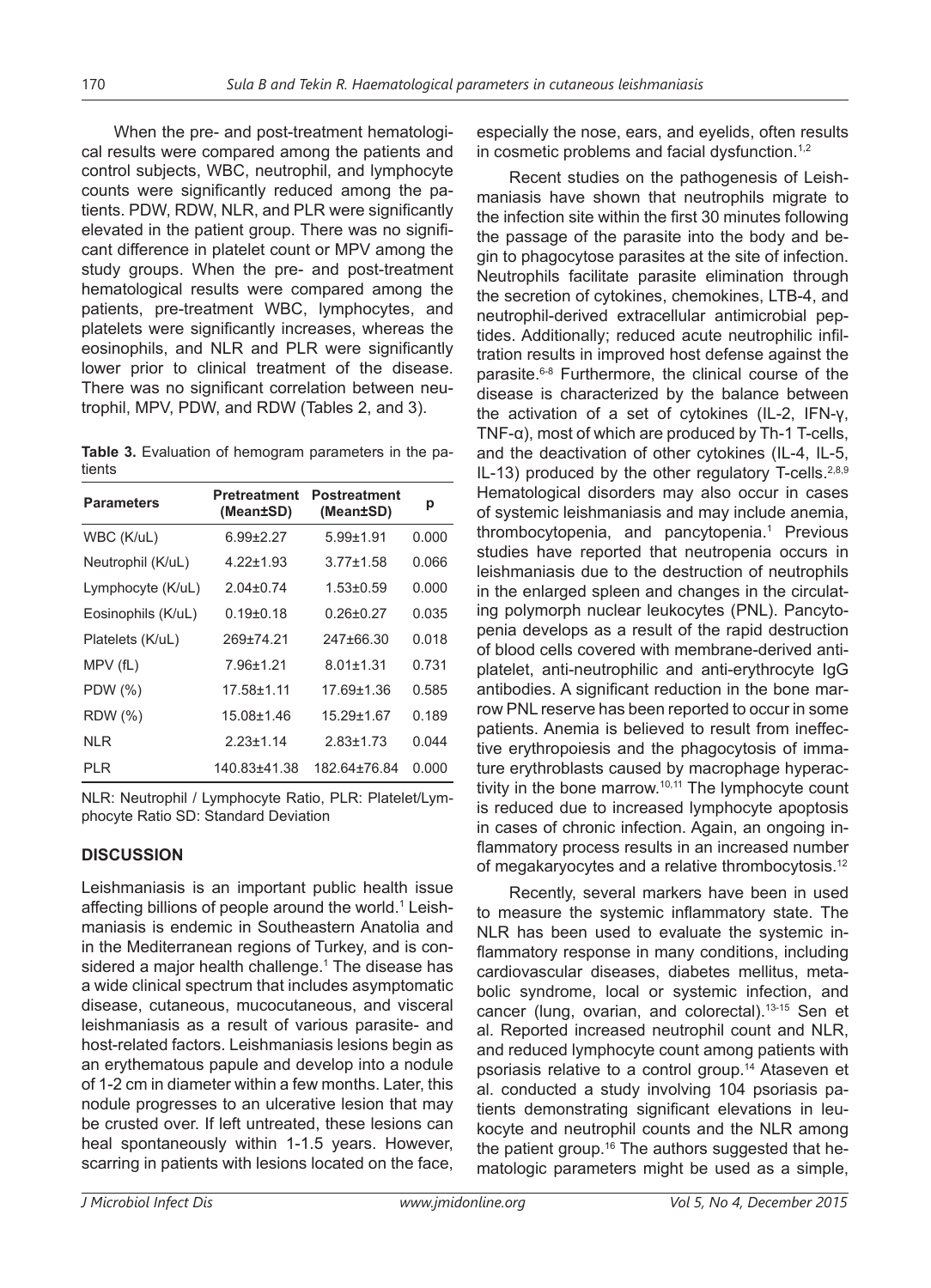affordable, and useful marker for disease follow-up and the assessment of systemic inflammation in psoriasis. Lymphocyte count and NLR were correlated with parasitemia in a study of 440 Dutch patients diagnosed with malaria; however blood count data was not a significant marker of clinical severity in patients treated in the intensive care unit. Evaluation of the NLR together with lymphocytopenia was a more effective marker of bacteremia than the total leukocyte count and CRP.<sup>17</sup> A Japanese study of 266 hepatocellular carcinoma patients treated with hepatic arterial infusion chemotherapy was reported an improved response to treatment among patients with lower NLR. NLR may be a useful marker for evaluating the response to treatment.<sup>18</sup> Gokmen et al. conducted a study involving 96 ankylosing spondylitis patients and 81 healthy subjects, measuring NLR before and after anti-TNF-α treatment. Pre-treatment NLR was higher in the patients relative to the control group, whereas post-treatment NLR was reduced relative to control subjects. NLR was therefore beneficial in evaluating the efficacy of anti-TNF-α treatment in suppressing inflammation when used in combination with other acute phase reactants such as CRP.19 No previous studies have evaluated NLR in CL. The present study demonstrates that both pre- and post-treatment NLR is higher among Leishmaniasis patients relative to the control group. NLR was increased following treatment. WBC, neutrophil, and lymphocyte counts were lower compared to the control group in both the pre- and post-treatment samples. These results are consistent with prior studies conducted in other diseases.

MPV is one of the most commonly studied markers of platelet activation. Recently, new platelet indicators such as PDW, a quantitative marker of platelet volume, have been evaluated as prospective markers of platelet activation.<sup>20</sup> Previous studies have shown that increased MPV reflects both systemic inflammatory activity and the treatment response, and is closely correlated with local inflammation.<sup>21</sup> Previous studies have demonstrated that MPV is increased in cardiovascular diseases such as myocardial infarction, stroke, and peripheral arterial disease, whereas it is unclear what changes may occur in rheumatic diseases. PDW is useful in distinguishing reactive thrombocytosis and essential thrombocythemia.<sup>22,23</sup> PLR is associated with poor prognosis in several cancers and cardiovascular diseases.24 Yuce et al. evaluated MPV before and after the cobalamin treatment in 204 patients

with vitamin B12 deficiency, and reported that MPV is significantly increased post-treatment, whereas the platelet count is decreased.<sup>25</sup> An Iranian study established higher platelet counts and lower MPV levels in the active period of inflammatory and infectious diseases relative to the recovery period in a study of 100 pediatric patients. They suggested that these markers may be used as reliable markers of disease activity and for evaluation of the treatment response.4 A study by Bozkurt et al. investigated pre- and post-treatment MPV and RDW levels in patients with brucellosis, reporting decreased MPV and RDW during the pre-treatment phase relative to the post-treatment period. Again, ESR, MPV, RDW, hemoglobin, CRP, PLT, and WBC differed significantly among the study groups.<sup>5</sup> Boyraz et al. Evaluated 105 ankylosing spondylitis (AS) patients receiving anti-TNF-α treatment and found no significant difference in NLR compared to the control group. However, they reported a significant reduction in PLR. TPLR may be a useful marker for clinical follow-up and the identification of sub-clinical inflammation in AS patients.<sup>24</sup> Another study evaluated rheumatoid arthritis patients in remission and included both and found a significant difference in the platelet, lymphocyte, and neutrophil counts in anti-TNF-α treated patients relative to healthy subjects, whereas there was no significant difference in NLR and PLR. Based on these findings, they concluded that anti-TNF-α treatment achieved a complete inflammatory suppression in RA patients.<sup>26</sup> Kılıncalp et al. evaluated144 patients diagnosed with colorectal cancer, reporting that NLR, PLR, and the MPV levels were significantly elevated in the patient group. The authors suggested that this parameter might be used at the postoperative follow-up and in general population screening.<sup>15</sup> No previous study has evaluated MPV, RDW, and PLR in patients with CL. We found that pre-treatment PLR and PDW are higher among leishmaniasis patients relative to the control group, whereas MPV levels are not significantly different. Additionally, pre-treatment PLR was lower compared to the post-treatment group.

In conclusion, parameters measured during routine CBC testing, such as PLR, WBC, neutrophil count, RDW, PDW, and MPV may be used as markers of the inflammatory state in patients with CL. Furthermore, we suggest that these parameters may provide insight in the evaluation of early treatment efficacy. However, large-scale studies are required to further clarify the use of these parameters in clinical practice.